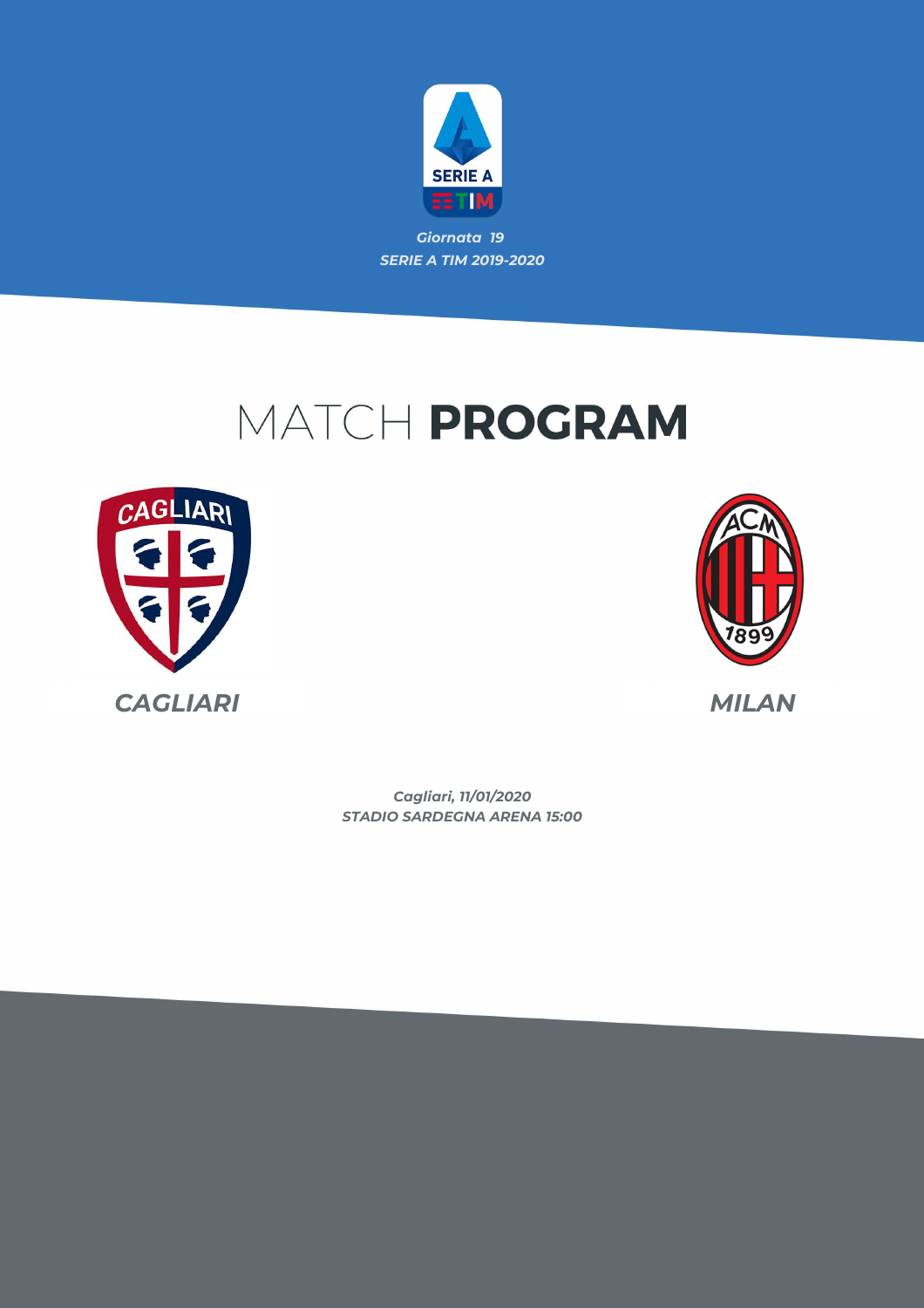





#### *CAGLIARI* vs MILAN *STADIO SARDEGNA ARENA 15:00 Cagliari, 11/01/2020*



### *RISULTATI STAGIONALI*

| <b>TOTALI</b>         | <b>PTI</b> | <b>GIOC</b> | <b>VINTE</b> | <b>NULLE</b> | <b>PERSE</b> | GF | <b>GS</b> | <b>DIFF.RETI</b>            |
|-----------------------|------------|-------------|--------------|--------------|--------------|----|-----------|-----------------------------|
| <b>CAGLIARI</b>       | 29         | 18          | 8            | 5            | 5            | 33 | 27        | $+6$                        |
| <b>MILAN</b>          | 22         | 18          | 6            | 4            | 8            | 16 | 24        | $-8$                        |
| <b>CASA/TRASFERTA</b> | <b>PTI</b> | <b>GIOC</b> | <b>VINTE</b> | <b>NULLE</b> | <b>PERSE</b> | GF | GS        | <b>MEDIA</b><br><b>GOAL</b> |
| <b>CAGLIARI</b>       | 16         | 9           | 5            |              | 3            | 20 | 14        | 2.2                         |
| <b>MILAN</b>          | 12         | 9           | 4            | 0            | 5            | 9  | 14        |                             |

### *ULTIMI PRECEDENTI*

| 2018-19 23^ G            | <b>MILAN</b>                                                                  | <b>CAGLIARI</b>                        |         |
|--------------------------|-------------------------------------------------------------------------------|----------------------------------------|---------|
| 10/02/2019               | 13'(1°T)[A] L. CEPPITELLI, 22'(1°T) L. PAQUETA', 17'(2°T)<br><b>K. PIATEK</b> |                                        | $3-0$   |
| 2018-19 4^ G             | <b>CAGLIARI</b>                                                               | <b>MILAN</b>                           |         |
| 16/09/2018               | 4'(1°T) JOAO PEDRO                                                            | 10'(2°T) G. HIGUAIN                    | $1 - 7$ |
| 2017-18 21^ G            | <b>CAGLIARI</b>                                                               | <b>MILAN</b>                           |         |
| 21/01/2018               | 8'(1°T) N. BARELLA                                                            | 36'(1°T) F. KESSIE, 42'(1°T) F. KESSIE | $1-2$   |
| 2017-18 2 <sup>^</sup> G | <b>MILAN</b>                                                                  | <b>CAGLIARI</b>                        |         |
| 27/08/2017               | 10'(1°T) P. CUTRONE, 25'(2°T) SUSO                                            | 11'(2°T) JOAO PEDRO                    | $2 - 7$ |
| 2016-17 38^ G            | <b>CAGLIARI</b>                                                               | <b>MILAN</b>                           |         |
| 28/05/2017               | 17'(1°T) JOAO PEDRO, 48'(2°T) F. PISACANE                                     | 27'(2°T) G. LAPADULA                   | $2 - 7$ |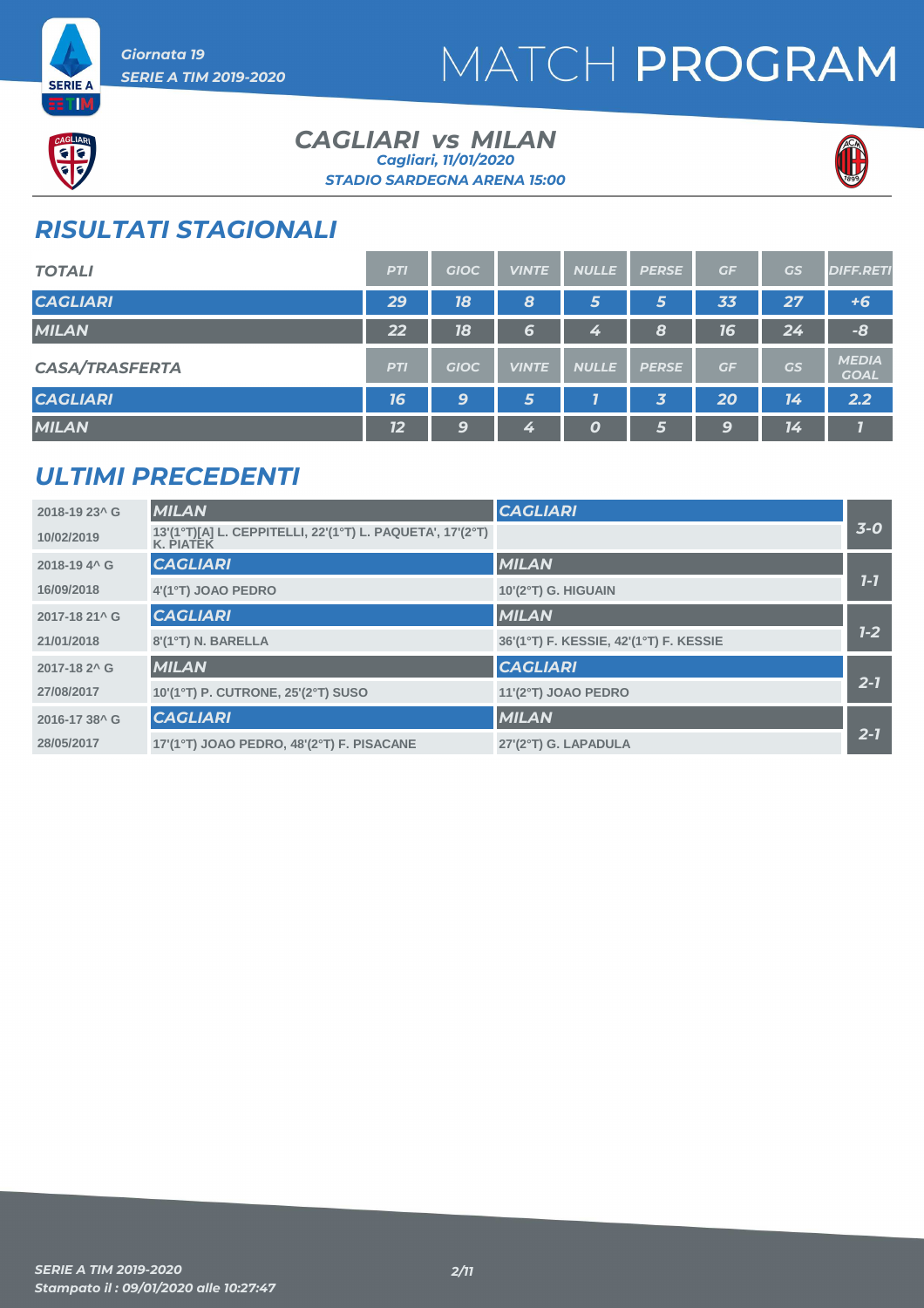



ET M

#### *CAGLIARI* vs MILAN *STADIO SARDEGNA ARENA 15:00 Cagliari, 11/01/2020*



### *ROSA DELLE SQUADRE*

| <b>CAGLIARI</b>                   | <b>PRES. A</b>   | <b>GOL A</b>     | <b>GOL 2019-20</b> | <b>PRES. 2019-20</b> | MIN. 2019-20     |
|-----------------------------------|------------------|------------------|--------------------|----------------------|------------------|
| <b>PORTIERI</b>                   |                  |                  |                    |                      |                  |
| 1 RAFAEL                          | 106              | <b>170</b>       | 77                 | 6                    | 507              |
| <b>20 SIMONE ARESTI</b>           | $\mathbf{I}$     | $\mathbf{I}$     | $\boldsymbol{O}$   | $\boldsymbol{O}$     | $\boldsymbol{O}$ |
| <b>28 ALESSIO CRAGNO</b>          | 81               | 127              | 0                  | 0                    | 0                |
| <b>34 GIUSEPPE CIOCCI</b>         | $\boldsymbol{0}$ | $\boldsymbol{0}$ | $\boldsymbol{0}$   | $\boldsymbol{0}$     | $\boldsymbol{o}$ |
| <b>90 PATRICK ROBIN OLSEN</b>     | 40               | 58               | 16                 | 13                   | 1253             |
| <b>DIFENSORI</b>                  |                  |                  |                    |                      |                  |
| 2 SIMONE PINNA                    | $\mathbf{7}$     | $\boldsymbol{0}$ | $\boldsymbol{0}$   | $\overline{1}$       | <b>100</b>       |
| <b>3 FEDERICO MATTIELLO</b>       | 54               | $\overline{1}$   | $\boldsymbol{O}$   | $\overline{2}$       | 29               |
| <b>12 FABRIZIO CACCIATORE</b>     | 174              | $\overline{7}$   | 0                  | 77                   | 1027             |
| <b>15 RAGNAR KLAVAN</b>           | 30               | $\boldsymbol{0}$ | $\boldsymbol{O}$   | 75                   | 1228             |
| <b>19 FABIO PISACANE</b>          | 96               | 3                | $\overline{1}$     | 76                   | 1508             |
| <b>22 CHARALAMPOS LYKOGIANNIS</b> | 30               | $\boldsymbol{O}$ | $\boldsymbol{O}$   | 8                    | 628              |
| <b>23 LUCA CEPPITELLI</b>         | 104              | 6                | $\overline{2}$     | 9                    | 781              |
| <b>33 LUCA PELLEGRINI</b>         | 29               | $\boldsymbol{O}$ | $\boldsymbol{O}$   | 13                   | <b>1115</b>      |
| <b>36 ANDREA CARBONI</b>          | 0                | 0                | 0                  | O                    | 0                |
| <b>40 SEBASTIAN WALUKIEWICZ</b>   | $\overline{1}$   | $\boldsymbol{0}$ | $\boldsymbol{o}$   | $\bf{7}$             | 94               |
| <b>CENTROCAMPISTI</b>             |                  |                  |                    |                      |                  |
| 4 RADJA NAINGGOLAN                | 330              | 45               | 4                  | 15                   | 1288             |
| <b>6 MARKO ROG</b>                | 68               | $\overline{3}$   | $\mathbf{I}$       | 76                   | 1285             |
| 8 LUCA CIGARINI                   | 341              | 78               | $\boldsymbol{O}$   | 15                   | 1276             |
| <b>14 VALTER BIRSA</b>            | 212              | 22               | $\boldsymbol{0}$   | $\overline{2}$       | 79               |
| <b>17 CHRISTIAN OLIVA</b>         | $\overline{7}$   | $\overline{1}$   | $\overline{1}$     | $\overline{7}$       | 298              |
| <b>18 NAHITAN NANDEZ</b>          | 17               | $\overline{1}$   | $\overline{I}$     | 17                   | 1406             |
| <b>21 ARTUR IONITA</b>            | 155              | 12               | $\boldsymbol{O}$   | 15                   | 781              |
| 24 PAOLO FARAGO'                  | 77               | 4                | $\overline{1}$     | $\overline{7}$       | 526              |
| 27 ALESSANDRO DEIOLA              | 39               | $\boldsymbol{O}$ | O                  | $\mathbf{7}$         | 5                |
| 29 LUCAS CASTRO                   | 182              | 21               | $\overline{2}$     | 7 <sub>3</sub>       | 631              |
| <b>ATTACCANTI</b>                 |                  |                  |                    |                      |                  |
| <b>9 ALBERTO CERRI</b>            | 39               | 3                | $\mathbf{I}$       | 9                    | 259              |
| <b>10 JOAO PEDRO</b>              | <b>126</b>       | 35               | 77                 | 78                   | 1757             |
| <b>26 DANIELE RAGATZU</b>         | 36               | 5                | $\mathbf{I}$       | 4                    | 58               |
| <b>30 LEONARDO PAVOLETTI</b>      | 128              | 51               | $\boldsymbol{0}$   | $\mathbf{7}$         | 45               |
| <b>99 GIOVANNI SIMEONE</b>        | 126              | 37               | 5                  | $17\,$               | 1384             |
| <b>STAFF TECNICO</b>              |                  |                  |                    |                      |                  |

*ROLANDO MARAN*

*Diffidato*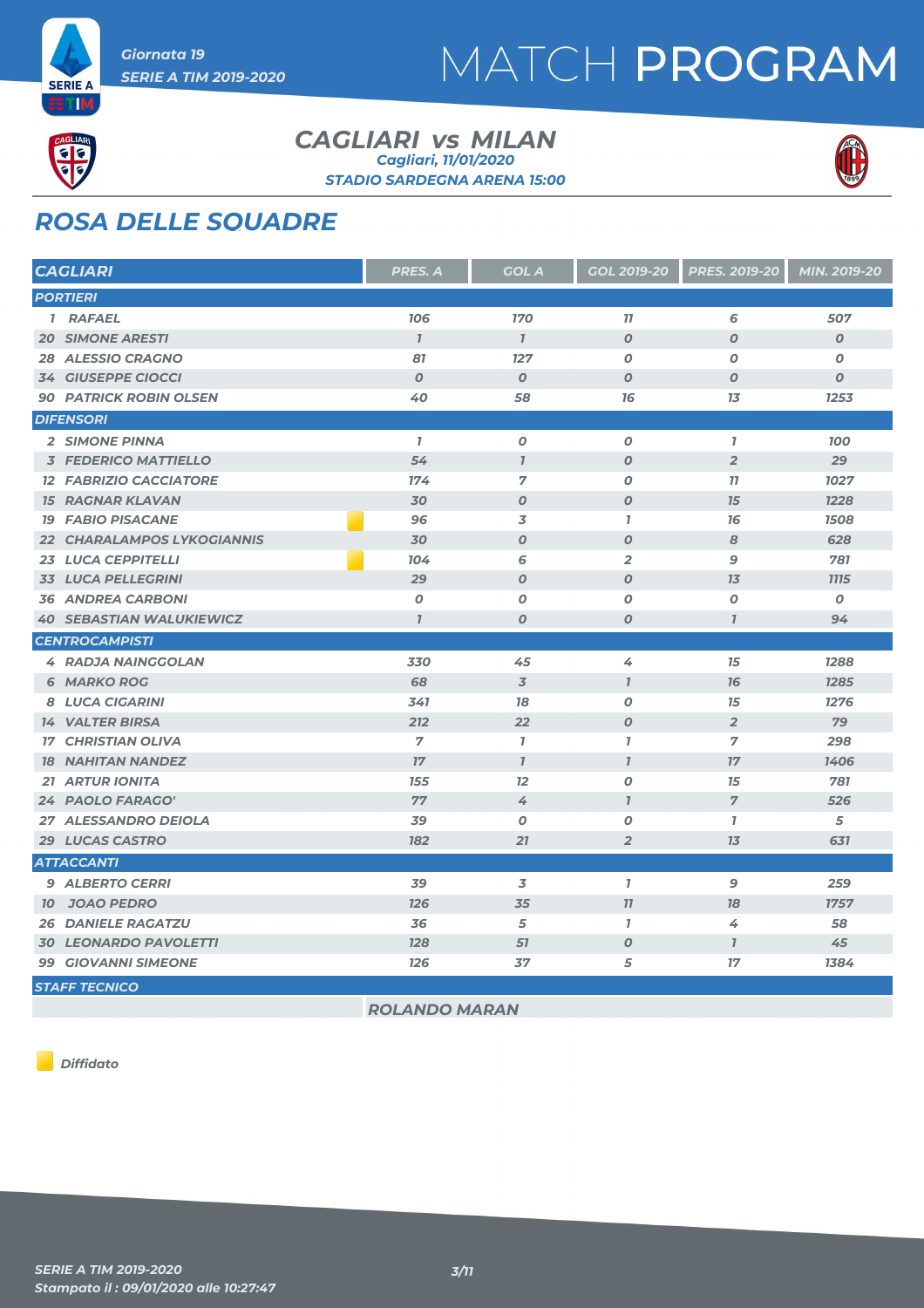

## MATCH PROGRAM



#### *CAGLIARI* vs MILAN *STADIO SARDEGNA ARENA 15:00 Cagliari, 11/01/2020*



| <b>MILAN</b>                    | <b>PRES. A</b>   | <b>GOL A</b>     | GOL 2019-20      | <b>PRES. 2019-20</b> | MIN. 2019-20     |
|---------------------------------|------------------|------------------|------------------|----------------------|------------------|
| <b>PORTIERI</b>                 |                  |                  |                  |                      |                  |
| 25 PEPE REINA                   | 146              | 131              | $\mathbf{I}$     | $\mathbf{I}$         | <b>100</b>       |
| <b>84 MATTEO SONCIN</b>         | $\boldsymbol{O}$ | $\boldsymbol{0}$ | $\boldsymbol{0}$ | $\boldsymbol{O}$     | $\boldsymbol{0}$ |
| <b>86 LEONARDO MARIA MOLERI</b> | 0                | $\boldsymbol{0}$ | 0                | 0                    | 0                |
| <b>90 ANTONIO DONNARUMMA</b>    | $\overline{1}$   | $\boldsymbol{O}$ | $\boldsymbol{O}$ | $\boldsymbol{O}$     | O                |
| <b>96 ANDREAS JUNGDAL</b>       | 0                | $\boldsymbol{0}$ | $\boldsymbol{0}$ | $\boldsymbol{O}$     | 0                |
| <b>99 GIANLUIGI DONNARUMMA</b>  | <b>159</b>       | <b>170</b>       | 23               | 17                   | 1631             |
| <b>DIFENSORI</b>                |                  |                  |                  |                      |                  |
| 2 DAVIDE CALABRIA               | 78               | $\overline{2}$   | 0                | 12                   | 916              |
| <b>12 ANDREA CONTI</b>          | 71               | 70               | $\boldsymbol{O}$ | 70                   | 831              |
| <b>13 ALESSIO ROMAGNOLI</b>     | 182              | 8                | $\boldsymbol{0}$ | 78                   | 1731             |
| <b>19 THEO HERNANDEZ</b>        | 14               | 4                | 4                | 14                   | 1272             |
| <b>22 MATEO MUSACCHIO</b>       | 59               | $\mathbf{I}$     | 0                | 15                   | 1349             |
| <b>31 MATTIA CALDARA</b>        | 55               | 70               | $\boldsymbol{0}$ | $\boldsymbol{O}$     | $\boldsymbol{O}$ |
| <b>37 LEROY ABANDA</b>          | O                | $\boldsymbol{0}$ | $\boldsymbol{0}$ | O                    | 0                |
| <b>43 LEO DUARTE</b>            | 5                | $\boldsymbol{O}$ | $\boldsymbol{0}$ | 5                    | 422              |
| <b>46 MATTEO GABBIA</b>         | 0                | 0                | 0                | O                    | 0                |
| <b>68 RICARDO RODRIGUEZ</b>     | 74               | $\overline{1}$   | $\boldsymbol{O}$ | 5                    | 413              |
| 85 ALESSANDRO NEGRI             | 0                | 0                | O                | O                    | 0                |
| <b>CENTROCAMPISTI</b>           |                  |                  |                  |                      |                  |
| <b>4 ISMAEL BENNACER</b>        | 50               | $\boldsymbol{0}$ | $\boldsymbol{O}$ | $\overline{13}$      | 1048             |
| <b>5 GIACOMO BONAVENTURA</b>    | 236              | 43               | $\overline{2}$   | 77                   | 649              |
| <b>10 HAKAN CALHANOGLU</b>      | 84               | 11               | $\overline{2}$   | 17                   | 1514             |
| <b>20 LUCAS BIGLIA</b>          | <b>160</b>       | 15               | $\boldsymbol{0}$ | $\overline{7}$       | 564              |
| <b>33 RADE KRUNIC</b>           | 87               | 8                | 0                | $\overline{7}$       | 433              |
| 39 LUCAS PAQUETA'               | 27               | $\mathbf{I}$     | $\boldsymbol{0}$ | 14                   | 758              |
| <b>79 FRANK KESSIE</b>          | <b>116</b>       | 79               | $\mathbf{7}$     | 15                   | 1203             |
| <b>88 ANTONIO MIONIC</b>        | $\boldsymbol{0}$ | $\boldsymbol{0}$ | $\boldsymbol{0}$ | $\boldsymbol{0}$     | $\boldsymbol{0}$ |
| 89 ALESSANDRO SALA              | O                | $\boldsymbol{O}$ | 0                | O                    | Ο                |
| <b>94 MARCO BRESCIANINI</b>     | 0                | $\boldsymbol{0}$ | $\boldsymbol{0}$ | $\boldsymbol{O}$     | O                |
| <b>95 ANDREA CAPONE</b>         | 0                | 0                | 0                | O                    | Ο                |
| <b>97 EMANUELE TORRASI</b>      | $\overline{1}$   | 0                | $\boldsymbol{o}$ | $\boldsymbol{o}$     | 0                |
| <b>ATTACCANTI</b>               |                  |                  |                  |                      |                  |
| <b>7 SAMUEL CASTILLEJO</b>      | 39               | 4                | O                | 8                    | 295              |
| 8 SUSO                          | 145              | 27               | $\mathbf{7}$     | 76                   | 1450             |
| <b>9 KRZYSZTOF PIATEK</b>       | 55               | 26               | 4                | 18                   | 1263             |
| <b>11 FABIO BORINI</b>          | 75               | 13 <sup>7</sup>  | $\boldsymbol{o}$ | $\overline{2}$       | 79               |
| <b>17 RAFAEL LEAO</b>           | 14               | $\mathbf{I}$     | $\mathbf{I}$     | 14                   | 741              |
| <b>18 ANTE REBIC</b>            | 25               | $\overline{2}$   | $\boldsymbol{o}$ | $\overline{7}$       | 214              |
| 21 ZLATAN IBRAHIMOVIC           | 220              | 122              | 0                | $\mathbf{7}$         | 39               |
| 87 SIAKA HAIDARA                | $\boldsymbol{O}$ | $\boldsymbol{O}$ | $\boldsymbol{o}$ | $\boldsymbol{0}$     | $\boldsymbol{0}$ |
| 98 DANIEL MALDINI               | Ο                | 0                | 0                | 0                    | 0                |
| <b>STAFF TECNICO</b>            |                  |                  |                  |                      |                  |

*STEFANO PIOLI*

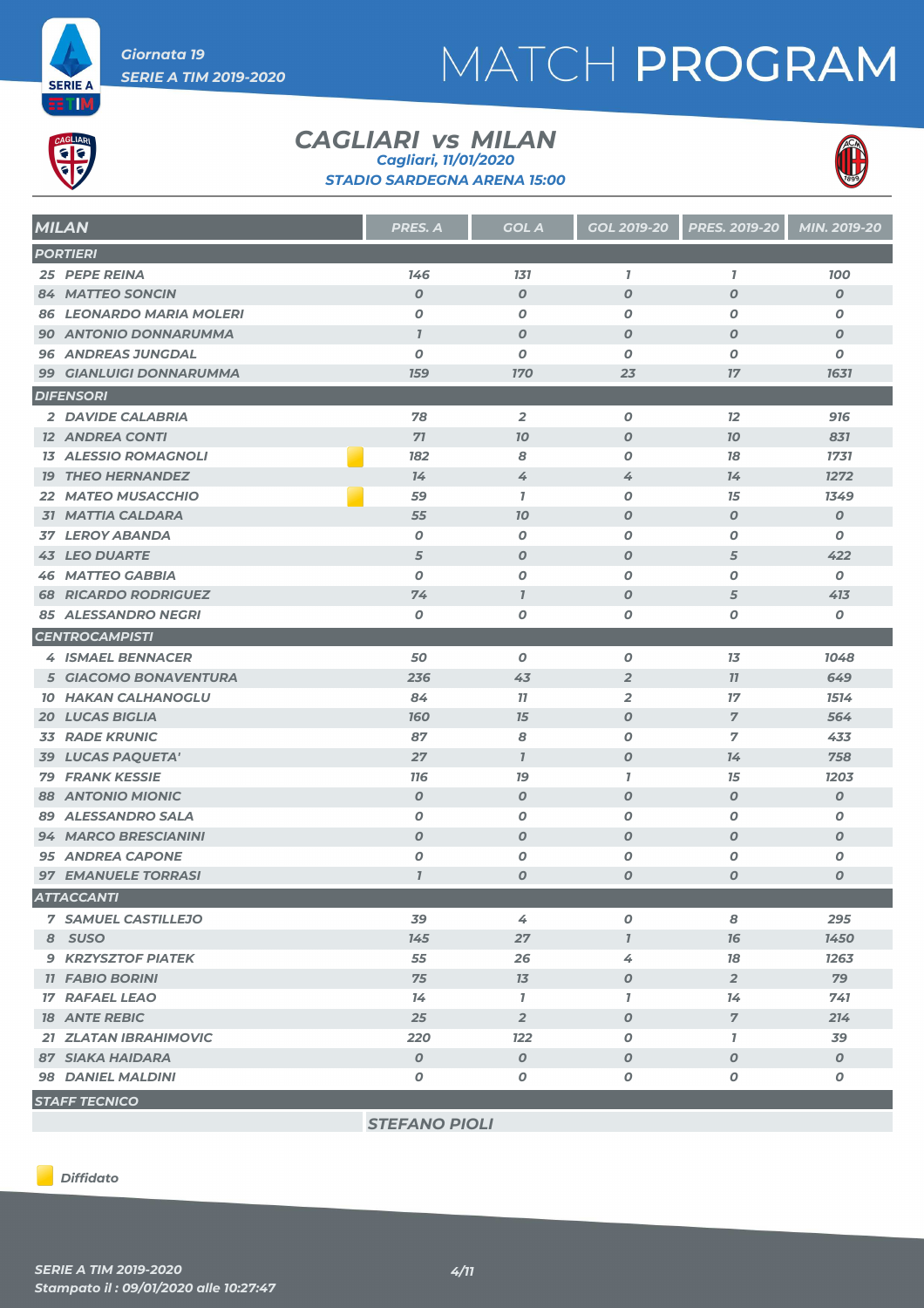



ETM

#### *CAGLIARI* vs MILAN *STADIO SARDEGNA ARENA 15:00 Cagliari, 11/01/2020*



### *RENDIMENTO RECENTE*

| <b>CAGLIARI</b><br><b>18^ GIORNATA</b><br><b>JUVENTUS</b><br>$4 - 0$<br>4'(2°T) C. RONALDO, 22'(2°T) C. RONALDO, 36'(2°T) G.<br>06/01/2020<br>HIGUAIN, 37'(2°T) C. RONALDO<br><b>17^ GIORNATA</b><br><b>CAGLIARI</b><br><b>UDINESE</b><br>$2 - 7$<br>39'(2°T) JOAO PEDRO<br>21/12/2019<br>39'(1°T) R. DE PAUL, 40'(2°T) S. FOFANA<br><b>CAGLIARI</b><br><b>16^ GIORNATA</b><br>LAZIO<br>$1 - 2$<br>48'(2°T) LUIS ALBERTO, 53'(2°T) F. CAICEDO<br>16/12/2019<br>8'(1°T) G. SIMEONE<br><b>15^ GIORNATA</b><br><b>CAGLIARI</b><br><b>SASSUOLO</b><br>$2 - 2$<br>6'(2°T) JOAO PEDRO, 45'(2°T) D. RAGATZU<br>7'(1°T) D. BERARDI, 36'(1°T) F. DJURICIC<br>08/12/2019<br><b>14^ GIORNATA</b><br><b>CAGLIARI</b><br><b>SAMPDORIA</b><br>$4 - 3$<br>38'(1°T) F. QUAGLIARELLA, 7'(2°T) G. RAMIREZ, 25'(2°T)<br>24'(2°T) R. NAINGGOLAN, 29'(2°T) JOAO PEDRO, 31'(2°T)<br>02/12/2019<br>JOAO PEDRO, 51'(2°T) A. CERRI<br><b>F. QUAGLIARELLA</b> | <b>CAGLIARI</b> |  |  |
|-------------------------------------------------------------------------------------------------------------------------------------------------------------------------------------------------------------------------------------------------------------------------------------------------------------------------------------------------------------------------------------------------------------------------------------------------------------------------------------------------------------------------------------------------------------------------------------------------------------------------------------------------------------------------------------------------------------------------------------------------------------------------------------------------------------------------------------------------------------------------------------------------------------------------------------|-----------------|--|--|
|                                                                                                                                                                                                                                                                                                                                                                                                                                                                                                                                                                                                                                                                                                                                                                                                                                                                                                                                     |                 |  |  |
|                                                                                                                                                                                                                                                                                                                                                                                                                                                                                                                                                                                                                                                                                                                                                                                                                                                                                                                                     |                 |  |  |
|                                                                                                                                                                                                                                                                                                                                                                                                                                                                                                                                                                                                                                                                                                                                                                                                                                                                                                                                     |                 |  |  |
|                                                                                                                                                                                                                                                                                                                                                                                                                                                                                                                                                                                                                                                                                                                                                                                                                                                                                                                                     |                 |  |  |
|                                                                                                                                                                                                                                                                                                                                                                                                                                                                                                                                                                                                                                                                                                                                                                                                                                                                                                                                     |                 |  |  |
|                                                                                                                                                                                                                                                                                                                                                                                                                                                                                                                                                                                                                                                                                                                                                                                                                                                                                                                                     |                 |  |  |
|                                                                                                                                                                                                                                                                                                                                                                                                                                                                                                                                                                                                                                                                                                                                                                                                                                                                                                                                     |                 |  |  |
|                                                                                                                                                                                                                                                                                                                                                                                                                                                                                                                                                                                                                                                                                                                                                                                                                                                                                                                                     |                 |  |  |
|                                                                                                                                                                                                                                                                                                                                                                                                                                                                                                                                                                                                                                                                                                                                                                                                                                                                                                                                     |                 |  |  |
|                                                                                                                                                                                                                                                                                                                                                                                                                                                                                                                                                                                                                                                                                                                                                                                                                                                                                                                                     |                 |  |  |

#### *MILAN*

| <b>18^ GIORNATA</b><br>06/01/2020 | <b>MILAN</b>                                                                                          | <b>SAMPDORIA</b>                                                            | $O-O$   |
|-----------------------------------|-------------------------------------------------------------------------------------------------------|-----------------------------------------------------------------------------|---------|
|                                   |                                                                                                       |                                                                             |         |
| <b>17^ GIORNATA</b>               | <b>ATALANTA</b>                                                                                       | <b>MILAN</b>                                                                |         |
| 22/12/2019                        | 10'(1°T) A. GOMEZ, 16'(2°T) M. PASALIC, 18'(2°T) J.<br>ILICIC, 27'(2°T) J. ILICIC, 39'(2°T) L. MURIEL |                                                                             | $5-0$   |
| <b>16^ GIORNATA</b>               | <b>MILAN</b>                                                                                          | <b>SASSUOLO</b>                                                             |         |
| 15/12/2019                        |                                                                                                       |                                                                             | $O-O$   |
| <b>15^ GIORNATA</b>               | <b>BOLOGNA</b>                                                                                        | <b>MILAN</b>                                                                |         |
| 08/12/2019                        | 40'(1°T)[A] T. HERNANDEZ, 39'(2°T) N. SANSONE                                                         | 15'(1°T) K. PIATEK, 32'(1°T) T. HERNANDEZ, 1'(2°T) G.<br><b>BONAVENTURA</b> | $2 - 3$ |
| <b>14^ GIORNATA</b>               | <b>PARMA</b>                                                                                          | <b>MILAN</b>                                                                |         |
| 01/12/2019                        |                                                                                                       | 43'(2°T) T. HERNANDEZ                                                       | $O - 7$ |

| <b>CONFRONTO SQUADRE (Valori medi)</b> | <b>CAGLIARI</b> | <b>MILAN</b> |
|----------------------------------------|-----------------|--------------|
| <b>Goal Fatti</b>                      | 1.83            | 0.89         |
| <b>Goal Subiti</b>                     | 1.5             | 1.33         |
| <b>Tiri totali</b>                     | 8.83            | 10.94        |
| <b>Tiri in porta</b>                   | 4.44            | 5.72         |
| <b>Assist</b>                          | 0.89            | 0.39         |
| Azioni di attacco                      | 44.17           | 51.94        |
| Passaggi riusciti                      | 328.83          | 434.22       |
| Passaggi riusciti %                    | 79%             | 84%          |
| <b>Falli Fatti</b>                     | 14.28           | 14.44        |
| <b>Falli Subiti</b>                    | 11.83           | 14.33        |
| <b>Baricentro</b>                      | 47.26m          | 52.6m        |
| <b>Passaggi Chiave</b>                 | 3.5             | 3.83         |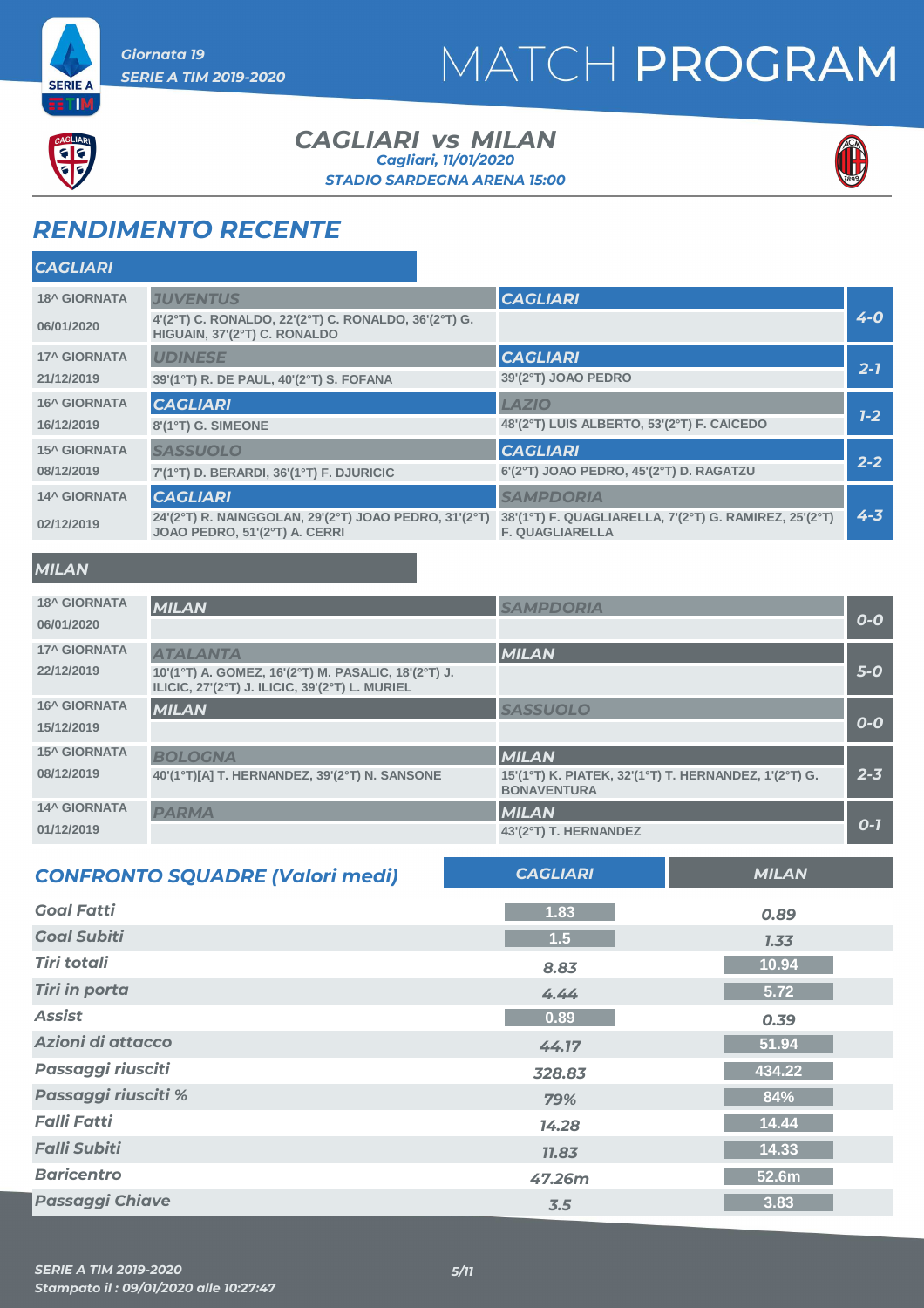

# $rac{1}{\sqrt{2}}$

**SERIE A** ETIM

#### *CAGLIARI* vs MILAN *STADIO SARDEGNA ARENA 15:00 Cagliari, 11/01/2020*



### *RENDIMENTO ATLETICO \**

| <b>CAGLIARI</b>          | Pres. (Min.) | Media (km)   | <b>Media</b><br><b>Sprint (Km)</b> | <b>MILAN</b>             | Pres. (Min.) | Media (km) | <b>Media</b><br>Sprint (Km) |
|--------------------------|--------------|--------------|------------------------------------|--------------------------|--------------|------------|-----------------------------|
| <b>40 S. WALUKIEWICZ</b> | 1(94)        | 10.37        | 0.4                                | <b>10 H. CALHANOGLU</b>  | 17 (1514')   | 10.6       | 0.881                       |
| <b>18 N. NANDEZ</b>      | 17 (1406')   | 10.347       | 1.081                              | <b>41. BENNACER</b>      | 13 (1048')   | 10.53      | 0.741                       |
| 2 S. PINNA               | 1(100')      | 10.331       | 0.964                              | 20 L. BIGLIA             | 7(564)       | 10.342     | 0.765                       |
| <b>10 JOAO PEDRO</b>     | 18 (1757')   | 10.324 0.897 |                                    | <b>12 A. CONTI</b>       | 10 (831')    | 10.315     | 1.016                       |
| <b>6M.ROG</b>            | 16 (1285')   | 10.261       | 0.983                              | <b>13 A. ROMAGNOLI</b>   | 18 (1731')   | 10.3       | 0.541                       |
| <b>12 F. CACCIATORE</b>  | 11 (1027')   | 10.107       | 0.841                              | <b>19 T. HERNANDEZ</b>   | 14 (1272')   | 10.251     | 1.109                       |
| <b>15 R. KLAVAN</b>      | 15 (1228')   | 9.848        | 0.526                              | 79 F. KESSIE             | 15 (1203')   | 10.011     | 0.94                        |
| 24 P. FARAGO'            | 7(526')      | 9.75         | 0.956                              | 22 M. MUSACCHIO          | 15 (1349')   | 9.833      | 0.59                        |
| <b>19 F. PISACANE</b>    | 16 (1508')   | 9.732        | 0.583                              | 8 SUSO                   | 16 (1450')   | 9.652      | 0.631                       |
| <b>8 L. CIGARINI</b>     | 15 (1276')   | 9.727        | 0.443                              | <b>43 L. DUARTE</b>      | 5(422')      | 9.452      | 0.593                       |
| 23 L. CEPPITELLI         | 9(781')      | 9.71         | 0.518                              | <b>2D. CALABRIA</b>      | 12 (916')    | 9.281      | 0.789                       |
| <b>99 G. SIMEONE</b>     | 17 (1384')   | 9.574        | 0.885                              | <b>5 G. BONAVENTURA</b>  | 11 (649')    | 9.133      | 0.602                       |
| <b>4 R. NAINGGOLAN</b>   | 15 (1288')   | 9.509        | 0.728                              | <b>9 K. PIATEK</b>       | 18 (1263')   | 9.775      | 0.738                       |
| 21 A. IONITA             | 15 (781')    | 9.431        | 0.817                              | <b>68 R. RODRIGUEZ</b>   | 5(413')      | 8.956      | 0.651                       |
| <b>22 C. LYKOGIANNIS</b> | 8(628')      | 9.375        | 0.675                              | <b>33 R. KRUNIC</b>      | 7(433')      | 8.651      | 0.762                       |
| <b>33 L. PELLEGRINI</b>  | 13 (1115')   | 9.1          | 0.818                              | <b>39 L. PAQUETA'</b>    | 14 (758')    | 7.784      | 0.723                       |
| 17 C. OLIVA              | 7(298')      | 8.465        | 0.564                              | <b>17 R. LEAO</b>        | 14 (741')    | 7.607      | 0.819                       |
| 29 L. CASTRO             | 13 (631')    | 7.313        | 0.725                              | <b>11 F. BORINI</b>      | 2(79')       | 7.124      | 0.871                       |
| 14 V. BIRSA              | 2(79')       | 6.488        | 0.429                              | <b>7 S. CASTILLEJO</b>   | 8 (295')     | 6.784      | 0.732                       |
| <b>30 L. PAVOLETTI</b>   | 1(45')       | 4.726        | 0.378                              | <b>18 A. REBIC</b>       | 7(214')      | 4.874      | 0.415                       |
| <b>9 A. CERRI</b>        | 9(259')      | 4.292        | 0.394                              | <b>21 Z. IBRAHIMOVIC</b> | 1(39')       | 3.868      | 0.33                        |
| <b>26 D. RAGATZU</b>     | 4(58)        | 1.823        | 0.241                              |                          |              |            |                             |
| <b>3F. MATTIELLO</b>     | 2(29')       | 1.124        | 0.128                              |                          |              |            |                             |
| 27 A. DEIOLA             | 1(5')        | 0.624        | 0.044                              |                          |              |            |                             |

\* Le informazioni riportate sul Rendimento Atletico sono da intendersi riferite al periodo di permanenza nella squadra corrente.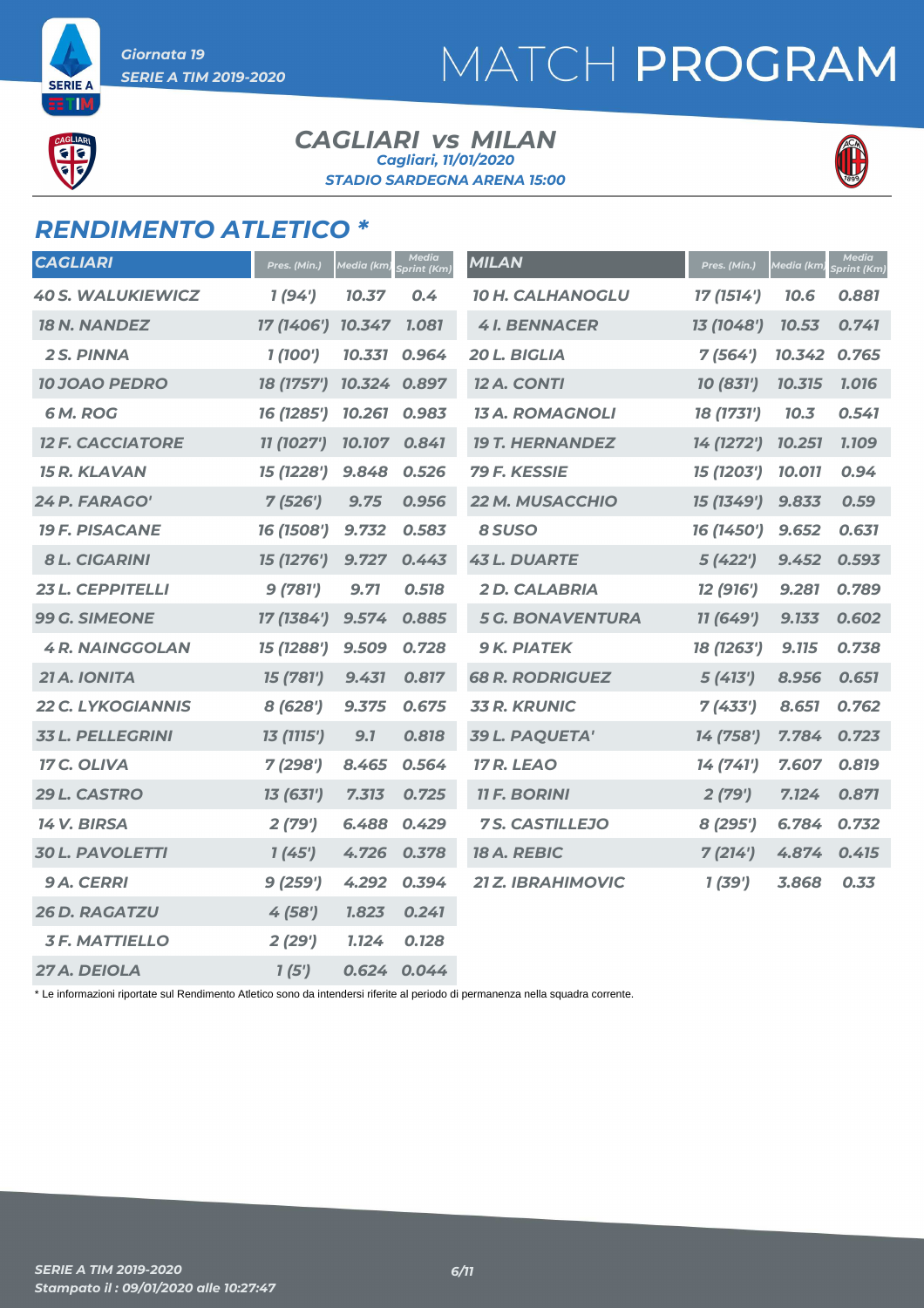



**SERIE A** ETIM

#### *CAGLIARI* vs MILAN *STADIO SARDEGNA ARENA 15:00 Cagliari, 11/01/2020*



### *GLI INCONTRI DELLA 19 ^ GIORNATA*

| <b>CAGLIARI</b>      | <b>MILAN</b>    | 11/01/2020 15:00 |
|----------------------|-----------------|------------------|
| <b>LAZIO</b>         | <b>NAPOLI</b>   | 11/01/2020 18:00 |
| <b>INTER</b>         | <b>ATALANTA</b> | 11/01/2020 20:45 |
| <b>UDINESE</b>       | <b>SASSUOLO</b> | 12/01/2020 12:30 |
| <b>FIORENTINA</b>    | <b>SPAL</b>     | 12/01/2020 15:00 |
| <b>SAMPDORIA</b>     | <b>BRESCIA</b>  | 12/01/2020 15:00 |
| <b>TORINO</b>        | <b>BOLOGNA</b>  | 12/01/2020 15:00 |
| <b>HELLAS VERONA</b> | <b>GENOA</b>    | 12/01/2020 18:00 |
| <b>ROMA</b>          | <b>JUVENTUS</b> | 12/01/2020 20:45 |
| <b>PARMA</b>         | <b>LECCE</b>    | 13/01/2020 20:45 |

### *CLASSIFICA SERIE A*

|                      | <b>PTI</b> | <b>GIOC</b> | <b>VINTE</b>    | <b>NULLE</b>   | <b>PERSE</b>     | GF        | <b>GS</b> | <b>DIFF.RETI</b> |
|----------------------|------------|-------------|-----------------|----------------|------------------|-----------|-----------|------------------|
| <b>INTER</b>         | 45         | 18          | 14              | $\overline{3}$ | $\overline{I}$   | 39        | 15        | $+24$            |
| <b>JUVENTUS</b>      | 45         | 18          | 14              | $\overline{3}$ | $\overline{I}$   | 35        | 17        | $+18$            |
| <b>LAZIO</b>         | 39         | 17          | 12              | $\overline{3}$ | $\overline{2}$   | 40        | 17        | $+23$            |
| <b>ROMA</b>          | 35         | 18          | 10              | 5              | $\overline{3}$   | 33        | 19        | $+14$            |
| <b>ATALANTA</b>      | 34         | 18          | 10              | $\overline{4}$ | 4                | 48        | 25        | $+23$            |
| <b>CAGLIARI</b>      | 29         | 18          | 8               | 5              | 5                | 33        | 27        | $+6$             |
| <b>PARMA</b>         | 25         | 78          | $\overline{7}$  | 4              | $\overline{z}$   | 24        | 25        | $-7$             |
| <b>NAPOLI</b>        | 24         | 18          | 6               | 6              | 6                | 28        | 25        | $+3$             |
| <b>TORINO</b>        | 24         | 18          | $\overline{7}$  | $\overline{3}$ | 8                | 24        | 26        | $-2$             |
| <b>BOLOGNA</b>       | 23         | 18          | 6               | 5              | $\overline{z}$   | 28        | 30        | $-2$             |
| <b>HELLAS VERONA</b> | 22         | 17          | 6               | 4              | $\overline{7}$   | <b>19</b> | 20        | $-7$             |
| <b>MILAN</b>         | 22         | 18          | $6\phantom{1}6$ | 4              | 8                | 16        | 24        | -8               |
| <b>UDINESE</b>       | 21         | 18          | 6               | $\overline{3}$ | $\mathbf{9}$     | 74        | 28        | $-14$            |
| <b>SASSUOLO</b>      | 19         | 18          | 5               | 4              | $\mathbf{9}$     | 30        | 37        | $-7$             |
| <b>FIORENTINA</b>    | 18         | 18          | 4               | 6              | 8                | 22        | 29        | $-7$             |
| <b>SAMPDORIA</b>     | 16         | 18          | 4               | 4              | 10               | 14        | 27        | $-13$            |
| <b>LECCE</b>         | 15         | 18          | $\overline{3}$  | 6              | $\boldsymbol{9}$ | 22        | 36        | $-14$            |
| <b>BRESCIA</b>       | 14         | 18          | 4               | $\overline{2}$ | 12               | 16        | 31        | $-15$            |
| <b>GENOA</b>         | 14         | 18          | $\overline{3}$  | $\sqrt{5}$     | 10 <sub>o</sub>  | <b>19</b> | 36        | $-17$            |
| <b>SPAL</b>          | 12         | 18          | $\overline{3}$  | 3              | 12               | 12        | 28        | $-16$            |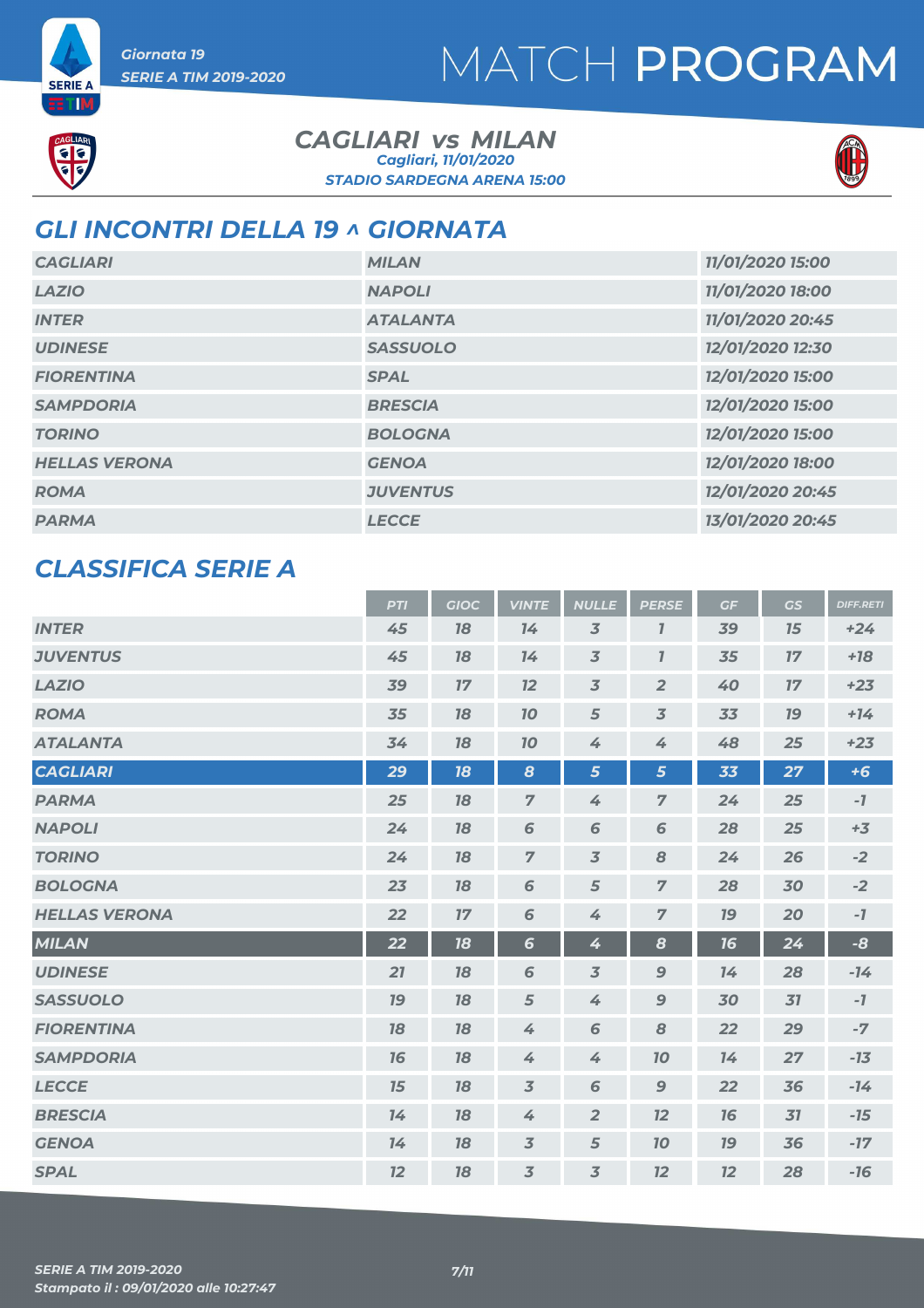## MATCH PROGRAM



**SERIE A** ETM

> *CAGLIARI* vs MILAN *STADIO SARDEGNA ARENA 15:00 Cagliari, 11/01/2020*



### *CLASSIFICA GIOCATORI*

| <b>RANKING MARCATORI</b> | <b>Gol(Rigore)</b> |
|--------------------------|--------------------|
| <b>T</b> C. IMMOBILE     | LAZ 19(7)          |
| 2 R. LUKAKU              | <b>INT</b> 14(3)   |
| <b>3 C. RONALDO</b>      | <b>JUV</b> 13 (4)  |
| 4 JOAO PEDRO             | CAG 11 (2)         |
| 5 L. MURIEL              | ATA 10(4)          |
| 6 J. ILICIC              | ATA 9 (0)          |
| 6 A. BELOTTI             | <b>TOR</b> 9 (5)   |
| <b>6 L. MARTINEZ</b>     | $INT$ 9(2)         |
| <b>9 D. BERARDI</b>      | <b>SAS</b> 8 (0)   |
| <b>9 F. CAPUTO</b>       | SAS 8 (0)          |

### *CLASSIFICA SQUADRE*

|                   | <b>RANKING SQUADRE</b>  | <b>Gol - Media Gol</b> |      |
|-------------------|-------------------------|------------------------|------|
|                   | <b>ATALANTA</b>         | 48                     | 2.67 |
| 2                 | <b>LAZIO</b>            | 40                     | 2.35 |
| 3                 | <b>INTER</b>            | 39                     | 2.17 |
| 4                 | <b>JUVENTUS</b>         | 35                     | 1.94 |
| 5                 | <b>CAGLIARI</b>         | はち                     | 1.83 |
|                   | <b>ROMA</b>             |                        | 1.83 |
|                   | <b>SASSUOLO</b>         | 30                     | 1.67 |
| 8                 | <b>BOLOGNA</b>          | 28                     | 1.56 |
| 8                 | <b>NAPOLI</b>           | 28                     | 7.56 |
| <b>10</b>         | <b>PARMA</b>            | 24                     | 1.33 |
| <b>10</b>         | <b>TORINO</b>           |                        | 1.33 |
|                   | <b>FIORENTINA</b>       |                        | 1.22 |
| $12 \overline{ }$ | <b>LECCE</b>            | 22                     | 1.22 |
|                   | <b>14 GENOA</b>         | $\Pi$ S                | 1.06 |
|                   | <b>14 HELLAS VERONA</b> | <u> 16</u>             | 1.12 |
| 76                | <b>BRESCIA</b>          | 76                     | 0.89 |
| 76                | <b>MILAN</b>            | 76                     | 0.89 |
|                   | <b>18 SAMPDORIA</b>     | 14                     | 0.78 |
|                   | <b>18 UDINESE</b>       | 14                     | 0.78 |
|                   | 20 SPAL                 | 12                     | 0.67 |

|                  | <b>RANKING SQUADRE</b> | Tot Tiri - In Porta - Fuori |            |
|------------------|------------------------|-----------------------------|------------|
|                  | <b>ATALANTA</b>        | 275 161                     | 114        |
| 2                | <b>NAPOLI</b>          | 254<br><b>128</b>           | <b>126</b> |
| 3                | <b>LAZIO</b>           | 134<br>225                  | 91         |
| 4                | <b>JUVENTUS</b>        | 223<br>- 131                | 92         |
| 5                | <b>ROMA</b>            | 213<br><b>116</b>           | 97         |
| 6                | <b>BOLOGNA</b>         | 204<br>777                  | 93         |
| 7                | <b>INTER</b>           | <b>197</b><br>127           | 70         |
| 7                | <b>MILAN</b>           | <b>197</b><br><b>103</b>    | 94         |
| $\boldsymbol{g}$ | <b>FIORENTINA</b>      | <b>186</b><br>97            | 89         |
| <b>10</b>        | <b>SASSUOLO</b>        | 174<br>98                   | 76         |
| $\overline{H}$   | <b>LECCE</b>           | 89<br>173                   | 84         |
| 12               | <b>SAMPDORIA</b>       | 165<br>80                   | 85         |
| 13               | <b>GENOA</b>           | 164<br>84                   | 80         |
| 14 <sup>1</sup>  | <b>PARMA</b>           | 80<br><b>160</b>            | 80         |
| 15               | <b>CAGLIARI</b>        | 159<br>80                   | 79         |
| 16               | <b>SPAL</b>            | 155<br>66                   | 89         |
|                  | <b>TORINO</b>          | 85<br>154                   | 69         |
| 18               | <b>HELLAS VERONA</b>   | 147<br>82                   | 65         |
| <b>19</b>        | <b>UDINESE</b>         | 146<br>72                   | 74         |
|                  | <b>20 BRESCIA</b>      | <b>136</b><br>75            | 61         |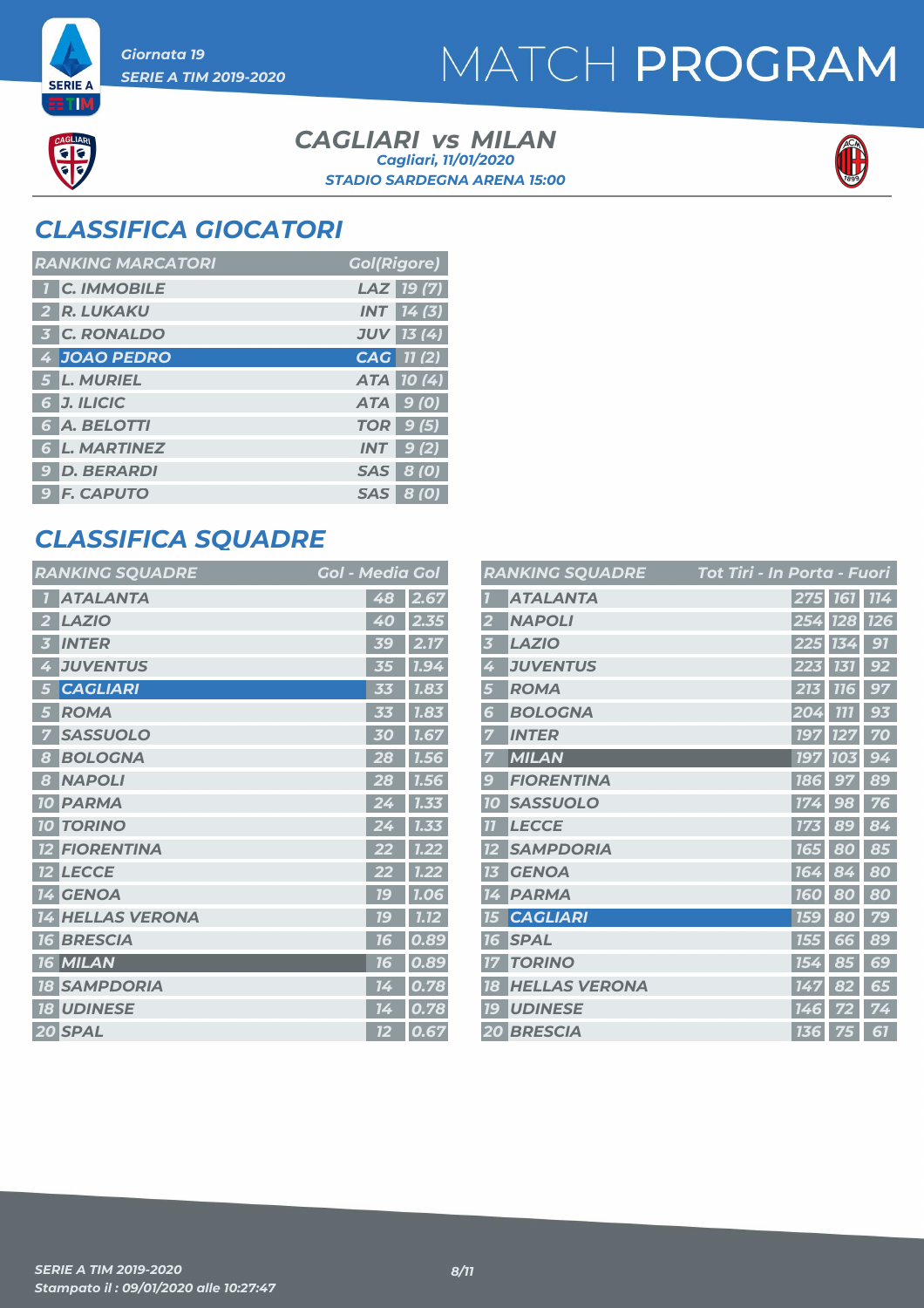## MATCH PROGRAM



**SERIE A** ETM

#### *CAGLIARI* vs MILAN *STADIO SARDEGNA ARENA 15:00 Cagliari, 11/01/2020*



| <b>RANKING SQUADRE</b>      | <b>Assist</b> |
|-----------------------------|---------------|
| <b>ATALANTA</b>             | 31            |
| <b>LAZIO</b>                | 29            |
| <b>INTER</b><br>k           | 23            |
| <b>SASSUOLO</b>             |               |
| <b>JUVENTUS</b><br>5        | 21            |
| <b>NAPOLI</b><br>6          | 20            |
| <b>PARMA</b>                | 18            |
| <b>ROMA</b>                 | 18            |
| <b>CAGLIARI</b><br>9        | 16            |
| <b>BOLOGNA</b><br><b>10</b> | -גוו          |
| <b>FIORENTINA</b>           | 75            |
| <b>LECCE</b>                | 12            |
| <b>TORINO</b>               | 12            |
| <b>BRESCIA</b><br>14        | 70            |
| <b>14 GENOA</b>             | 70            |
| <b>14 HELLAS VERONA</b>     | 10            |
| <b>14 UDINESE</b>           | 70            |
| <b>18 MILAN</b>             |               |
| <b>18 SAMPDORIA</b>         |               |
| <b>18 SPAL</b>              | 7             |

| <b>RANKING SQUADRE</b>                     | Passaggi Chiave* |                         |
|--------------------------------------------|------------------|-------------------------|
| <b>NAPOLI</b>                              |                  | 5.77                    |
| <b>LAZIO</b><br>$\overline{\mathbf{2}}$    |                  | 4.71                    |
| <b>JUVENTUS</b><br>$\overline{\mathbf{3}}$ |                  | 4.56                    |
| <b>ATALANTA</b><br>4                       |                  | 4.44                    |
| <b>INTER</b><br>5                          |                  | 4.11                    |
| <b>ROMA</b><br>6                           |                  | 4                       |
| MILAN<br>7                                 |                  | 3.83                    |
| <b>BOLOGNA</b><br>$\boldsymbol{8}$         |                  | 3.5                     |
| <b>CAGLIARI</b><br>$\boldsymbol{8}$        |                  | 3.5                     |
| <b>10 FIORENTINA</b>                       |                  | 3.33                    |
| <b>TI SASSUOLO</b>                         |                  | 3.22                    |
| <b>12 GENOA</b>                            |                  | $\overline{\mathbf{3}}$ |
| <b>12 HELLAS VERONA</b>                    |                  | $\overline{\mathbf{3}}$ |
| <b>12 TORINO</b>                           |                  | $\overline{\mathbf{3}}$ |
| <b>15 LECCE</b>                            |                  | 2.72                    |
| <b>15 PARMA</b>                            |                  | 2.72                    |
| <b>17 SAMPDORIA</b>                        |                  | 2.67                    |
| <b>18 BRESCIA</b>                          |                  | 2.39                    |
| <b>19 UDINESE</b>                          |                  | 2.33                    |
| 20 SPAL                                    |                  | 2.28                    |
| * Valori medi per partita.                 |                  |                         |

|                | <b>RANKING SQUADRE</b>                 | Passaggi riusciti - % * |        |                |
|----------------|----------------------------------------|-------------------------|--------|----------------|
|                | <b>JUVENTUS</b>                        |                         | 520.72 | 87             |
| $\mathbf{2}$   | <b>NAPOLI</b>                          |                         | 506.67 | 86             |
| 51             | <b>SASSUOLO</b>                        |                         | 468.5  | 85             |
|                | <b>ATALANTA</b>                        |                         | 449.67 | 83             |
| 5              | <b>INTER</b>                           |                         | 447.22 | 84             |
| 6              | MILAN                                  |                         | 434.22 | 84             |
| 7              | <b>LAZIO</b>                           |                         | 430.65 | 84             |
| 8              | <b>ROMA</b>                            |                         | 409.39 | 84             |
| 9              | <b>GENOA</b>                           |                         | 392.78 | 83             |
|                | <b>10 BOLOGNA</b>                      |                         | 383.17 | 81             |
| 11             | <b>FIORENTINA</b>                      |                         | 363.22 | 81             |
|                | <b>12 UDINESE</b>                      |                         | 340.61 | 80             |
|                | <b>13 CAGLIARI</b>                     |                         | 328.83 | 79             |
|                | <b>14 LECCE</b>                        |                         | 327.5  | 80             |
|                | <b>15 SPAL</b>                         |                         | 320.78 | 79             |
|                | <b>16 HELLAS VERONA</b>                |                         | 309.82 | 75             |
|                | <b>17 TORINO</b>                       |                         | 306.56 | 77             |
|                | <b>18 PARMA</b>                        |                         | 286.89 | 77             |
|                | <b>19 SAMPDORIA</b>                    |                         | 286.22 | 75             |
|                | <b>20 BRESCIA</b>                      |                         | 264.72 | 74             |
|                |                                        |                         |        |                |
|                | * Valori medi per partita.             |                         |        |                |
|                | <b>RANKING SQUADRE</b>                 |                         |        | Recuperi*      |
| $\overline{1}$ | <b>HELLAS VERONA</b>                   |                         |        | 98.29          |
| $\overline{2}$ | <b>UDINESE</b>                         |                         |        | 91             |
| 3 <sup>7</sup> | <b>PARMA</b>                           |                         |        | 89.94          |
| $\frac{1}{4}$  | <b>TORINO</b>                          |                         |        | 88.77          |
| 5 <sup>5</sup> | <b>SPAL</b>                            |                         |        | 83.17          |
|                | <b>6 CAGLIARI</b>                      |                         |        | 82.06          |
| $\overline{7}$ | <b>BRESCIA</b>                         |                         |        | 81.89          |
|                | 8 SAMPDORIA                            |                         |        | 80.78          |
|                | <b>9 ATALANTA</b>                      |                         |        | 80.61          |
|                | <b>10 MILAN</b>                        |                         |        | 79.56          |
|                | <b>TI INTER</b>                        |                         |        | 79.33          |
|                | <b>12 FIORENTINA</b>                   |                         |        | 79.22          |
|                | <b>13 BOLOGNA</b>                      |                         |        | 78.78          |
|                | <b>14 LECCE</b>                        |                         |        | 77.06          |
|                | <b>15 ROMA</b>                         |                         |        | 76.56          |
|                | <b>16 GENOA</b>                        |                         |        | 76.39          |
|                | <b>17 LAZIO</b>                        |                         |        | 73.53          |
|                | <b>18 JUVENTUS</b>                     |                         |        | 73.06          |
|                | <b>19 SASSUOLO</b><br><b>20 NAPOLI</b> |                         |        | 68.28<br>64.83 |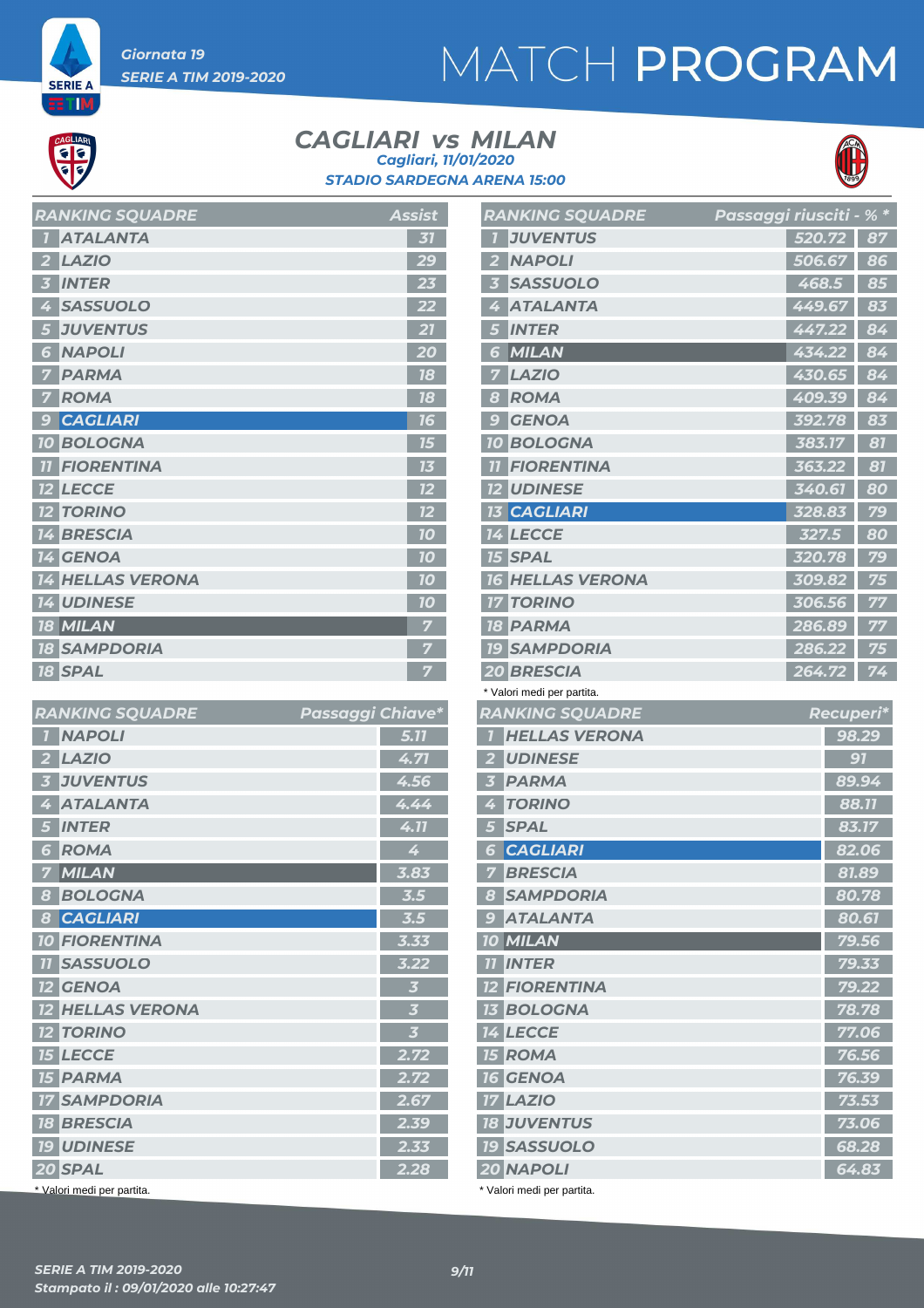## MATCH PROGRAM

# CAGLIAR<br>COC

**SERIE A** ET M

#### *CAGLIARI* vs MILAN *STADIO SARDEGNA ARENA 15:00 Cagliari, 11/01/2020*



|                | <b>RANKING SQUADRE</b> | Tot. Parate - M <u>edia</u> |      | F                                         |
|----------------|------------------------|-----------------------------|------|-------------------------------------------|
|                | <b>SPAL</b>            | 86                          | 4.78 |                                           |
|                | <b>PARMA</b>           | 84                          | 4.67 | J.                                        |
| 3              | <b>LECCE</b>           | 79                          | 4.39 |                                           |
| 4              | <b>TORINO</b>          | 75                          | 4.17 |                                           |
| 5 <sup>5</sup> | <b>SASSUOLO</b>        | 74                          | 4.11 |                                           |
| 6              | <b>BRESCIA</b>         | 72                          | 4    |                                           |
|                | <b>UDINESE</b>         | 67                          | 3.72 |                                           |
| 8              | <b>GENOA</b>           | 66                          | 3.67 |                                           |
| 9              | <b>CAGLIARI</b>        | 64                          | 3.56 |                                           |
|                | <b>10 JUVENTUS</b>     | 64                          | 3.56 | $\overline{\mathbf{I}}$                   |
| 11             | <b>SAMPDORIA</b>       | 61                          | 3.39 |                                           |
| 12             | <b>HELLAS VERONA</b>   | 51                          | 3.59 | $\frac{1}{l}$                             |
|                | <b>13 MILAN</b>        | 61                          | 3.39 |                                           |
|                | <b>14 FIORENTINA</b>   | 59                          | 3.28 |                                           |
|                | <b>15 BOLOGNA</b>      | 59                          | 3.28 |                                           |
|                | <b>16 LAZIO</b>        | 58                          | 3.41 | $\frac{1}{1}$ $\frac{1}{1}$ $\frac{1}{2}$ |
| 17             | <b>ROMA</b>            | 50                          | 2.78 |                                           |
|                | <b>18 INTER</b>        | 48                          | 2.67 |                                           |
|                | <b>18 NAPOLI</b>       | 48                          | 2.67 |                                           |
|                | 20 ATALANTA            | 43                          | 2.39 |                                           |

|                         | <b>RANKING SQUADRE</b> | <b>Media Km</b> |
|-------------------------|------------------------|-----------------|
| 7                       | <b>INTER</b>           | 111.842         |
| $\overline{2}$          | <b>PARMA</b>           | 109.711         |
| $\overline{\mathbf{3}}$ | <b>JUVENTUS</b>        | 109.301         |
| 4                       | <b>HELLAS VERONA</b>   | 109.09          |
| 5                       | <b>LECCE</b>           | 108.816         |
| 6                       | <b>FIORENTINA</b>      | 108.649         |
| 7                       | <b>ATALANTA</b>        | 108.628         |
| 8                       | <b>SAMPDORIA</b>       | 108.55          |
| 9                       | <b>LAZIO</b>           | 108.544         |
| 10                      | <b>BOLOGNA</b>         | 108.477         |
| 77                      | ROMA                   | 108.321         |
|                         | <b>12 SASSUOLO</b>     | 108.18          |
|                         | <b>13 SPAL</b>         | 107.744         |
|                         | $\overline{14}$ MILAN  | 106.938         |
|                         | <b>15 UDINESE</b>      | 106.545         |
|                         | <b>16 BRESCIA</b>      | 106.542         |
|                         | <b>17 CAGLIARI</b>     | 105.795         |
|                         | <b>18 NAPOLI</b>       | 104.964         |
|                         | <b>19 GENOA</b>        | 104.34          |
|                         | <b>20 TORINO</b>       | 103.735         |